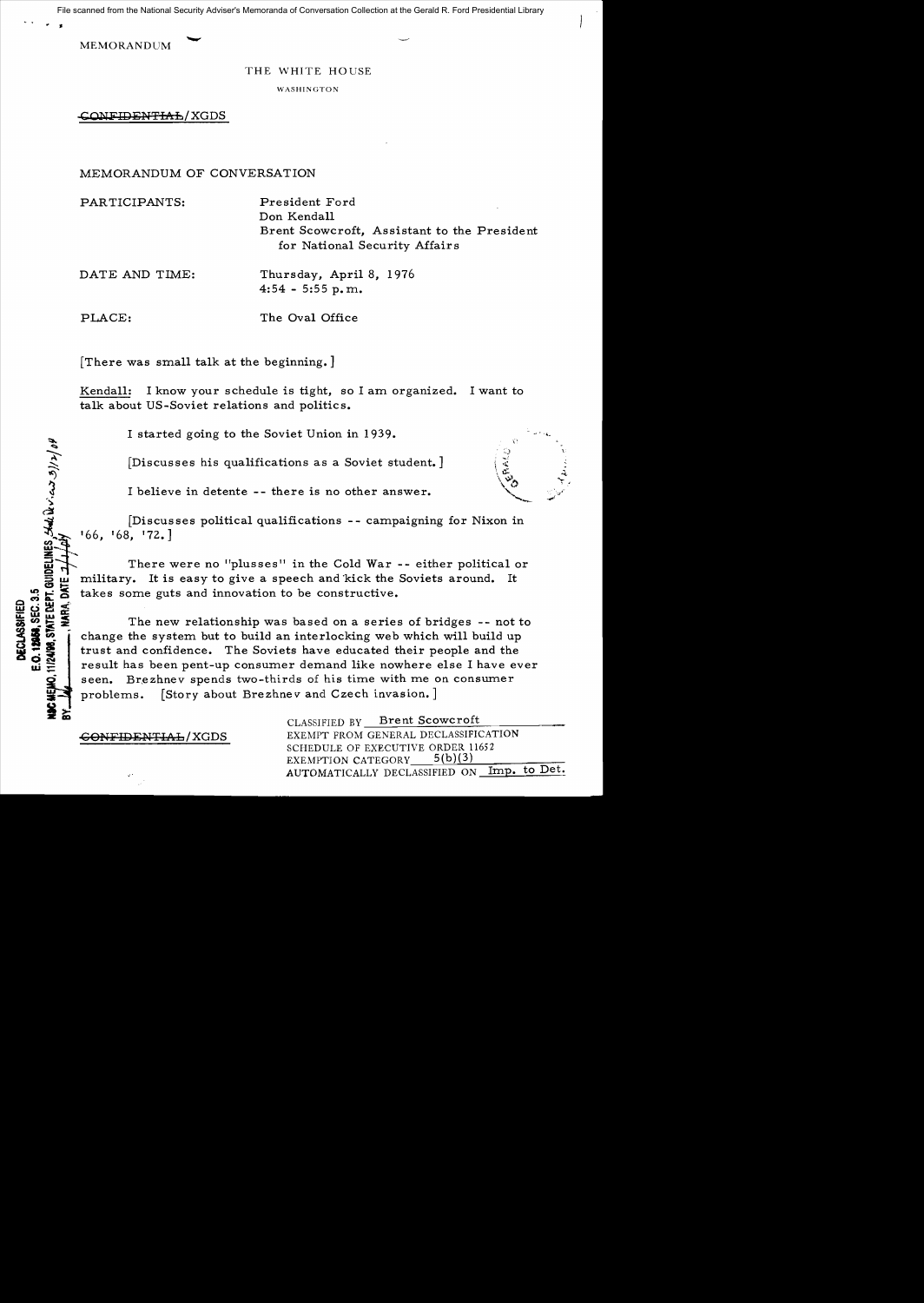## --<del>CONFIDENTIAL-</del>/XGDS 2

 $\mathcal{F}_{\mathbf{q}}$  is a set

Over a period of time we can build up leverage with trade and grain, but that will take years. But the linkage theory never had a chance to work -- we never gave them the trade or the credits.

And I know all about the Jewish issue. I have had garbage dumped in my yard, etc. But the Council for Soviet Jewry came to me and asked for help. [Described the deal for starting the MFN reversal. ] This was all set when Angola burst. I think Angola got out of proportion. The only thing wrong was the Cubans. There was nothing wrong with the Soviets supporting their side -- just like we do.

The cancellation of the Commercial Commission really got me upset. You can't do this sort of thing on a stop-and-go basis. This is a big error  $-$ - just like when you dropped the word "detente." I tried to talk Henry out of it but he went ahead anyway. I was mad as hell at Henry. We just shouldn't blow everything when something goes wrong.

The other problem is the military. They have terrible blinders on. The only difference between Schlesinger and Rumsfeld is he is a better salesman.

The President: That is why I picked him.

Kendall: I don't think you have to hit the Soviets over the head. It is a lousy way to go about it. Why the hell does Don have to say, "I don't trust the Russians.<sup>11</sup> You can't win in the long run by creating a crisis with the Soviets -- you can't do it year after year.

You made a terrible mistake when you dropped "detente."

The President: It was only the word, not the process.

Kendall: I know. but when you drop the word it rattles not only here but around the world. You support the process but people don't believe it because you drop the word.

The President: I guess we differ on that.

Kendall: We do and you are wrong.

Now, politics. Humphrey is going to be the winner. He will clean you up the way you are going on foreign policy.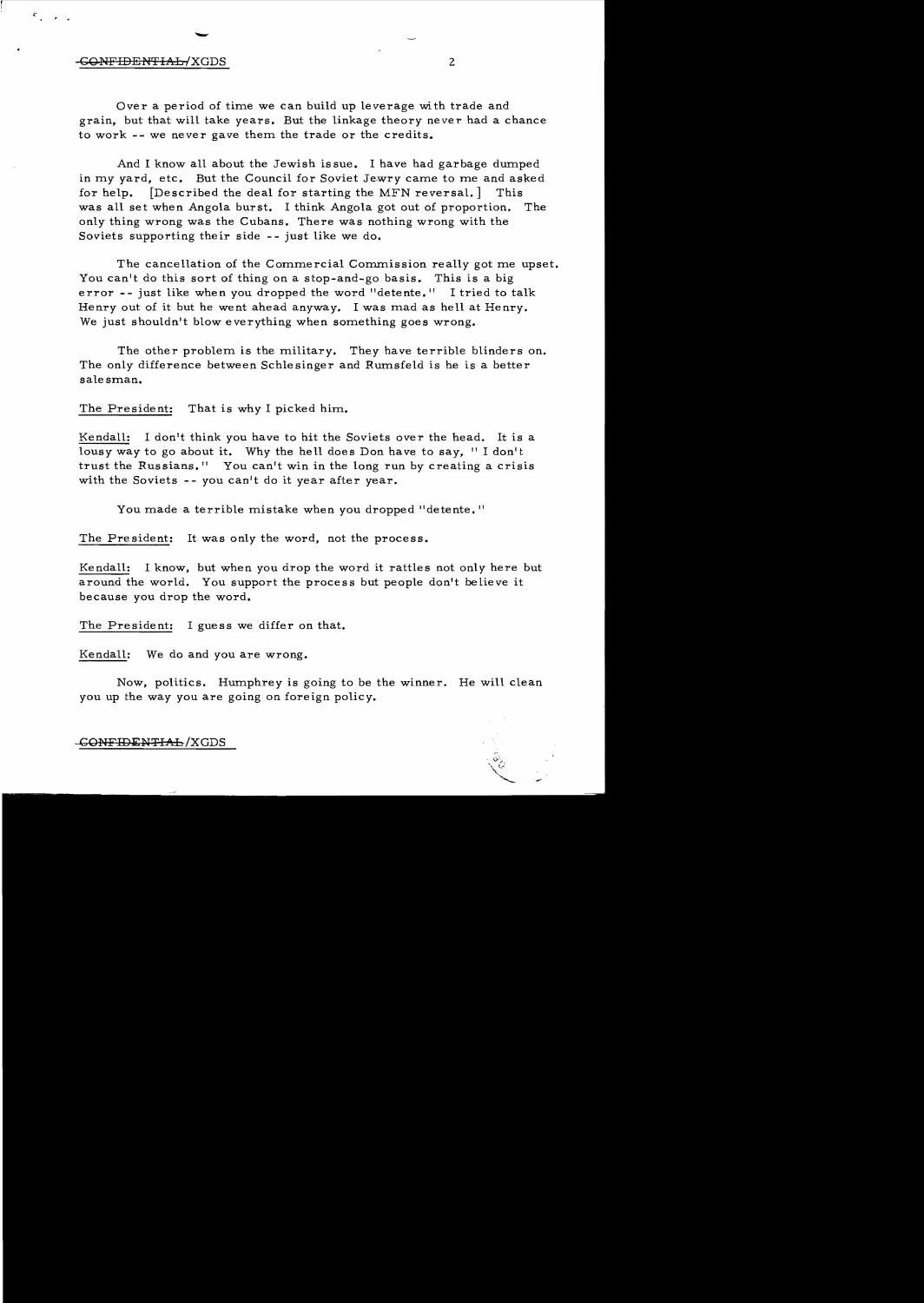## CONFIDENTIAL/XGDS 3

 $\mathcal{L}_{\mathcal{A}}$  .

The President: I agree on Humphry.

-

Kendall: [Reads Harris judgments on support in the country on detente and Kissinger.]

The President: You haven't heard me say anything but in support of Kissinger.

Kendall: Yes, but it doesn't help when your people go around bad-mouthing him, Laird and Morton.

The President: You know we got Morton turned right around. Laird is uncontrollable.

Kendall: True, but Morton said in January, when I asked if he had checked with Henry about something, that Henry didn't count for much anymore. [Reads from draft Democratic platform a statement strongly supporting a detente policy with the Soviet Union. ]

Be positive on detente.

Don't sell the Defense budget *by* kicking the Soviets.

Don't hold off on MFN.

Hold the Patolichev meeting.

*Move* as fast as possible on SALT.

The President: Let me talk to Brent on Patolichev. On SALT we are doing what we can, but we have trouble with the military.

Kendall: The military shouldn't be in economic policy. They are in both. They won't let us sell to the Soviets, so US technology goes to the Soviets through Japanese and European companies.

The President: We are moving as fast as possible on SALT.

GONFIDENTIAL/XGDS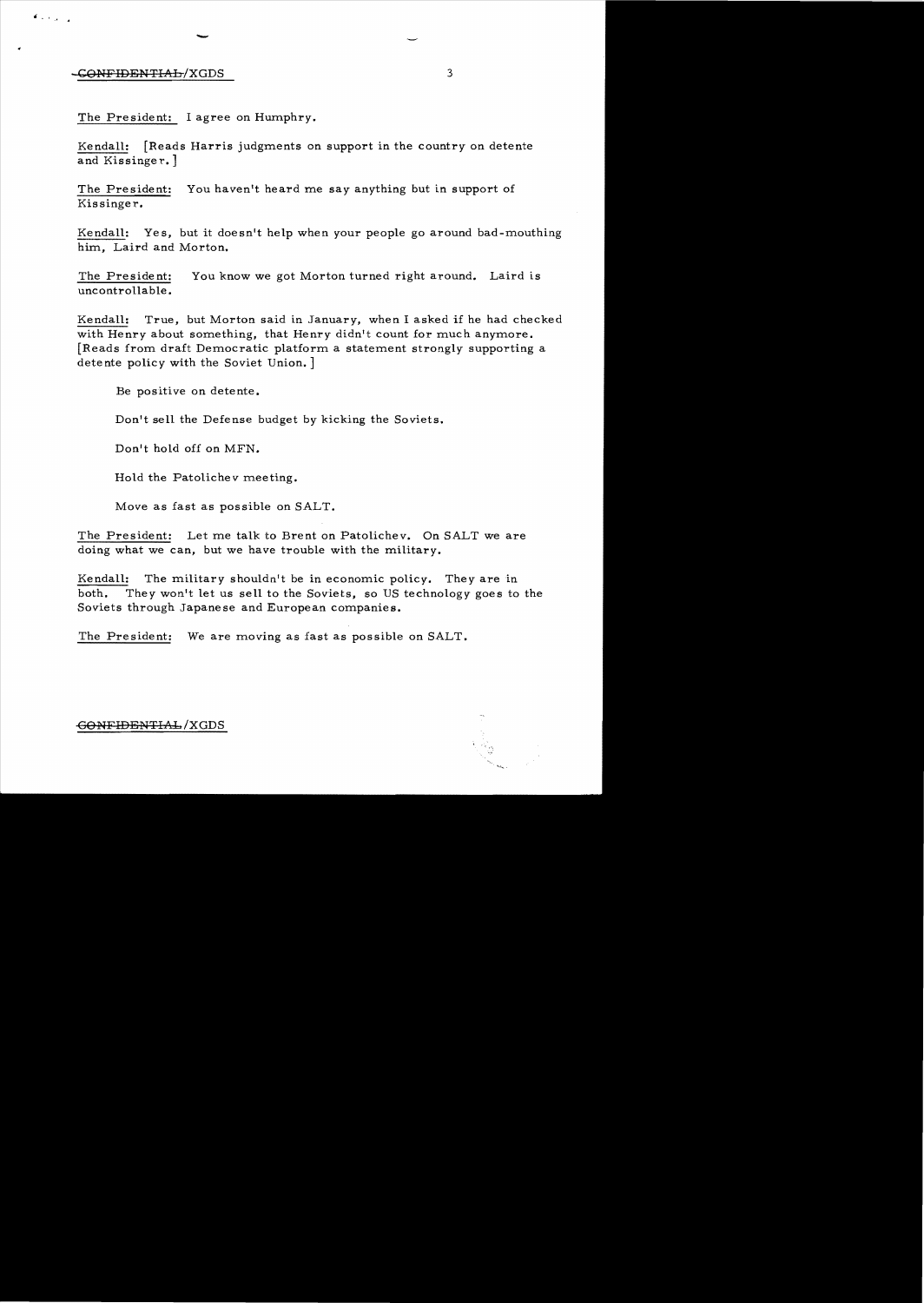P/Don Kendall  $4.54 - 5.55 \rho. n_1$ 

 $(t_{\text{min}} - t_{\text{min}})$ K I hum en 2 hourd to light, so I am orgazel. Quartatath US-Ser relations + politics. I started young to 80 mil 739. (Descenares tin guantifications as Car strutent) I behind in distants - this is no other ourse. Ossainse pohtnid ponalyseatre - companying for Maxim 66, 68, 72) There were no plussed in c Collevar entre potition. Scarnwel, It Takes sour puts + unnevation to he constructive.<br>The commutationship was loselonce seniof hisps with change system but build interfacting wat attach with loaded by truste wif. There Sans hours derested their people to until has hear port-ey corremner dominal has nowhere the else slow ever seen. Burg spend to 45 pt is (Stoy object Buz & Eqch unicial) time sept une au conservant pille. Ocur a long puried of tries are can land ung leverage ws/track in justo, but Chat willtake spars. But bruking Thay were had a chome to work - as mongareton c tradeve coults. and I hummed elect - Jemiah sesue. I have hurd græskap domingel in son eg and, etc. Buit the Commit for Ser Jenny same to me sacked for holp. (Described a clear for Austriq MFN central) This was all set when delayde land. I think anyola got out of proporties. The and they wang was a Cubono. That unthing wang us/ Sand suga portin their field - port thewe do. **DECLASSIFIED** 

E.O. 12958, SEC. 3.5 NSC MEMO, 11/24/98, STATE DEPT. GUIDELINES state lev. es 3/12/14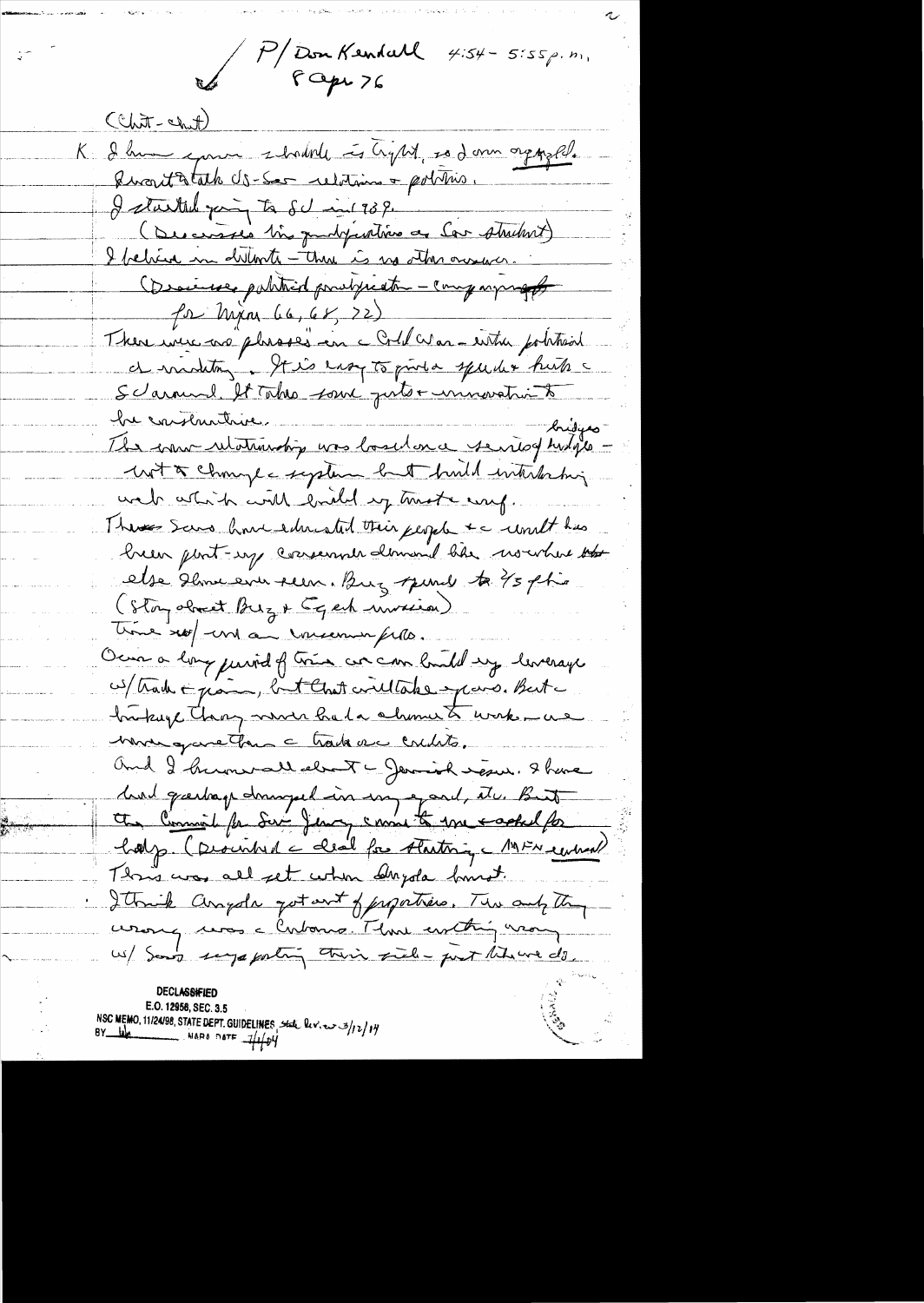The Concellation of a Cond Consen walky port une ingest you can't do this sort of things a stop ago basis. This is a big pixer - just aite Kartglet hunt and abland mying. I was uned as hell at Henry, We post phondent blance were thing order sancting poe curry. The atter just to a uniting. They lime terrible blonders on, The only dig from bet Schlept Runsfeld is to isa bitty calenary P That i why I failed him K Idout trip you have to hit a Song creer u hard. It is a lovery use & go about it. Why I hall done Dan hours say I don't trust a Russiano: Jur cant voir une changement by crating a come crisis w/c Serve - aper can't do it you oft you. Jan mail a terrible emplotes when you chopped cleante. P. It write word with preses. K of I humor, but when you dryc word it rattles not only here hast cerned a world. - support - jerveses lont peyer devit believe at beauce you dange croise I pusses an different that  $\mathcal{V}_{\mathbb{R}^+}$ K wil do a me an coming 4 de chatris. Hanghuer is joint la commence  $\varphi \sim \neg \mathsf{onfP}.$ P gepteen Hampburg K (Break Harris pulgements au support une cont on dittit & K